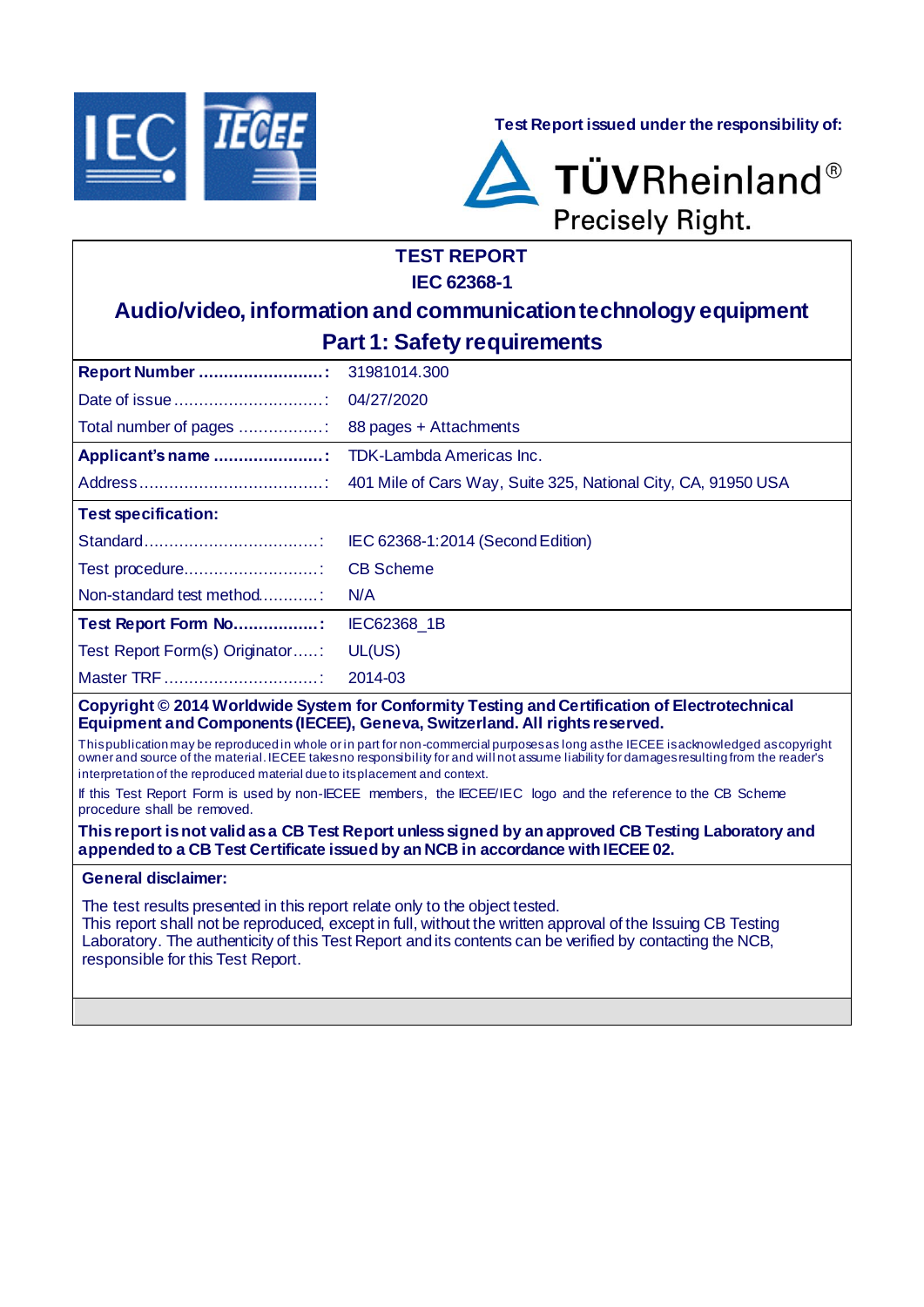| Test Item description                        | Power supply                                                                                                                                                  |  |  |  |
|----------------------------------------------|---------------------------------------------------------------------------------------------------------------------------------------------------------------|--|--|--|
|                                              | TDK·Lambda                                                                                                                                                    |  |  |  |
|                                              | Same as applicant                                                                                                                                             |  |  |  |
| Model/Type reference                         | TPF45000-385-xxx ( $x = A$ -Z, 0-9 or blank; denoting number<br>of modules, minor cosmetic changes or for marketing<br>purposes, no affecting product safety) |  |  |  |
|                                              | Input: 3 Phase ~ 400 - 480 V, 80A / Phase, 50-60 Hz, 46400<br>Watts max.                                                                                      |  |  |  |
|                                              | Output: 45000W max., 385VDC, 117A (See Output Ratings<br>Table)                                                                                               |  |  |  |
|                                              |                                                                                                                                                               |  |  |  |
| Testing procedure and testing location:      |                                                                                                                                                               |  |  |  |
| <b>CB Testing Laboratory:</b><br>П           | TUV Rheinland of North America, Inc.                                                                                                                          |  |  |  |
| Testing location/ address                    | 1279 Quarry Lane, Ste. A, Pleasanton, CA 94566 USA                                                                                                            |  |  |  |
| <b>Associated CB Testing Laboratory:</b>     |                                                                                                                                                               |  |  |  |
| Testing location/ address                    |                                                                                                                                                               |  |  |  |
| Tested by (name + signature)                 |                                                                                                                                                               |  |  |  |
| Approved by (name + signature):              |                                                                                                                                                               |  |  |  |
|                                              |                                                                                                                                                               |  |  |  |
| $\Box$<br>Testing procedure: TMP/CTF Stage 1 |                                                                                                                                                               |  |  |  |
|                                              |                                                                                                                                                               |  |  |  |
| Tested by (name + signature)                 |                                                                                                                                                               |  |  |  |
| Approved by (name + signature):              |                                                                                                                                                               |  |  |  |
|                                              |                                                                                                                                                               |  |  |  |
| ⊠<br>Testing procedure: WMT/CTF Stage 2      | <b>TDK-Lambda Americas, Inc</b>                                                                                                                               |  |  |  |
| Testing location/ address                    | 401 Mile of Cars Way, Suite 325<br>National City, CA 91950                                                                                                    |  |  |  |
| Tested by (name + signature)                 | <b>Anthony Villasenor</b><br>A Villasenor                                                                                                                     |  |  |  |
| Witnessed by (name + signature) :            | Dan Aquino                                                                                                                                                    |  |  |  |
| Approved by (name + signature):              | <b>James Howell</b>                                                                                                                                           |  |  |  |
|                                              |                                                                                                                                                               |  |  |  |
| Testing procedure: SMT/CTF Stage 3<br>or $4$ |                                                                                                                                                               |  |  |  |
| Testing location/ address                    |                                                                                                                                                               |  |  |  |
| Tested by (name + signature)                 |                                                                                                                                                               |  |  |  |
| Approved by (name + signature):              |                                                                                                                                                               |  |  |  |
| Supervised by (name + signature) :           |                                                                                                                                                               |  |  |  |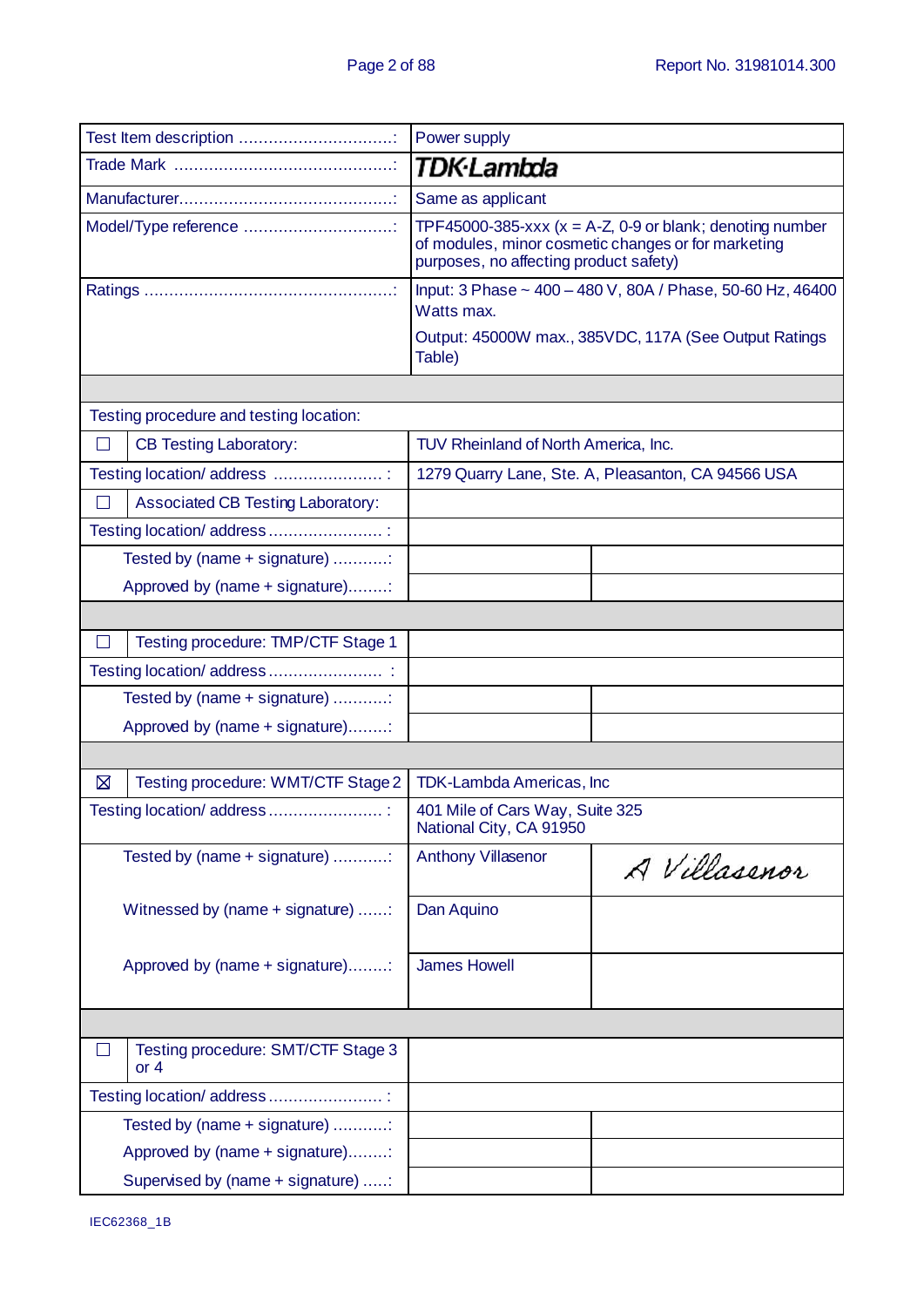| List of Attachments (including a total number of pages in each attachment):                            |                                                                                                           |  |  |
|--------------------------------------------------------------------------------------------------------|-----------------------------------------------------------------------------------------------------------|--|--|
|                                                                                                        |                                                                                                           |  |  |
| Attachment 1: National Differences (33 pages)                                                          |                                                                                                           |  |  |
| Attachment 2: Photos (6 pages)                                                                         |                                                                                                           |  |  |
| Attachment 3: Mechanical Drawings (6 pages)                                                            |                                                                                                           |  |  |
| Attachment 4: Schematics (14 pages)                                                                    |                                                                                                           |  |  |
| Attachment 5: PCB Layouts (6 pages)                                                                    |                                                                                                           |  |  |
| Attachment 6: Product Documentation (2 pages)<br>Attachment 7: User Manual (16 pages)                  |                                                                                                           |  |  |
| Attachment 8: Transformer/Inductor Construction Sheet (6 pages)                                        |                                                                                                           |  |  |
| Attachment 9: IEC/UL/CSA 60950-1 Limited Power Source Measurement (4 pages)                            |                                                                                                           |  |  |
|                                                                                                        |                                                                                                           |  |  |
| <b>Summary of testing:</b>                                                                             |                                                                                                           |  |  |
| with IEC 60950-1 for the model TPF45000-385-xxx.                                                       | The test data was taken from the TUV CB report 31981014.001 and 31981014.003 which is in accordance       |  |  |
| Refer to body of report and appended tables for details of each test.                                  | The product was tested on a bench top with full load which drew the output power to the max. rated value. |  |  |
|                                                                                                        |                                                                                                           |  |  |
| Tests performed (name of test and test                                                                 | <b>Testing location:</b>                                                                                  |  |  |
| clause):                                                                                               |                                                                                                           |  |  |
| 31981014.300                                                                                           | 31981014.003                                                                                              |  |  |
| Electrical Strength Test (5.4.9)                                                                       | TDK-Lambda Americas, Inc.                                                                                 |  |  |
| Safeguards Against Capacitor Discharge after                                                           | 401 Mile of Cars Way, Suite 325                                                                           |  |  |
| Disconnection of a Capacitor (5.5.2.2)                                                                 | National City, CA 91950                                                                                   |  |  |
| Protective Conductor Current (5.7.5)                                                                   |                                                                                                           |  |  |
|                                                                                                        |                                                                                                           |  |  |
| 31981014.003                                                                                           | 31981014.003                                                                                              |  |  |
| Safeguards Against Capacitor Discharge after                                                           | TDK-Lambda Americas, Inc.                                                                                 |  |  |
| Disconnection of a Capacitor (5.5.2.2)                                                                 | 401 Mile of Cars Way, Suite 325<br>National City, CA 91950                                                |  |  |
| Humidity Conditioning (5.4.8)                                                                          |                                                                                                           |  |  |
| Maximum operating temperatures for materials,<br>components and systems (5.4.1.4, 6.3.2, 9.0,<br>B.2.6 |                                                                                                           |  |  |
| Ball Pressure Test (5.4.1.10.3)                                                                        |                                                                                                           |  |  |
| Touch Current Test (5.7.2)                                                                             |                                                                                                           |  |  |
| Electrical Strength Test (5.4.9)                                                                       |                                                                                                           |  |  |
| Simulated Abnormal operating condition tests                                                           |                                                                                                           |  |  |
| (B.3)                                                                                                  |                                                                                                           |  |  |
| Simulated single fault conditions (B.4)                                                                |                                                                                                           |  |  |
|                                                                                                        |                                                                                                           |  |  |
| 31981014.001                                                                                           | 31981014.001                                                                                              |  |  |
| Maximum Output Voltage, Current, and Volt-                                                             | TDK-Lambda Americas, Inc.<br>401 Mile of Cars Way, Suite 325                                              |  |  |
| Ampere Measurement Test (1.2.2.1)                                                                      | National City, CA 91950                                                                                   |  |  |
| Input Test (B.2.5)                                                                                     |                                                                                                           |  |  |
| Safeguards Against Capacitor Discharge after                                                           |                                                                                                           |  |  |
| IEC62368_1B                                                                                            |                                                                                                           |  |  |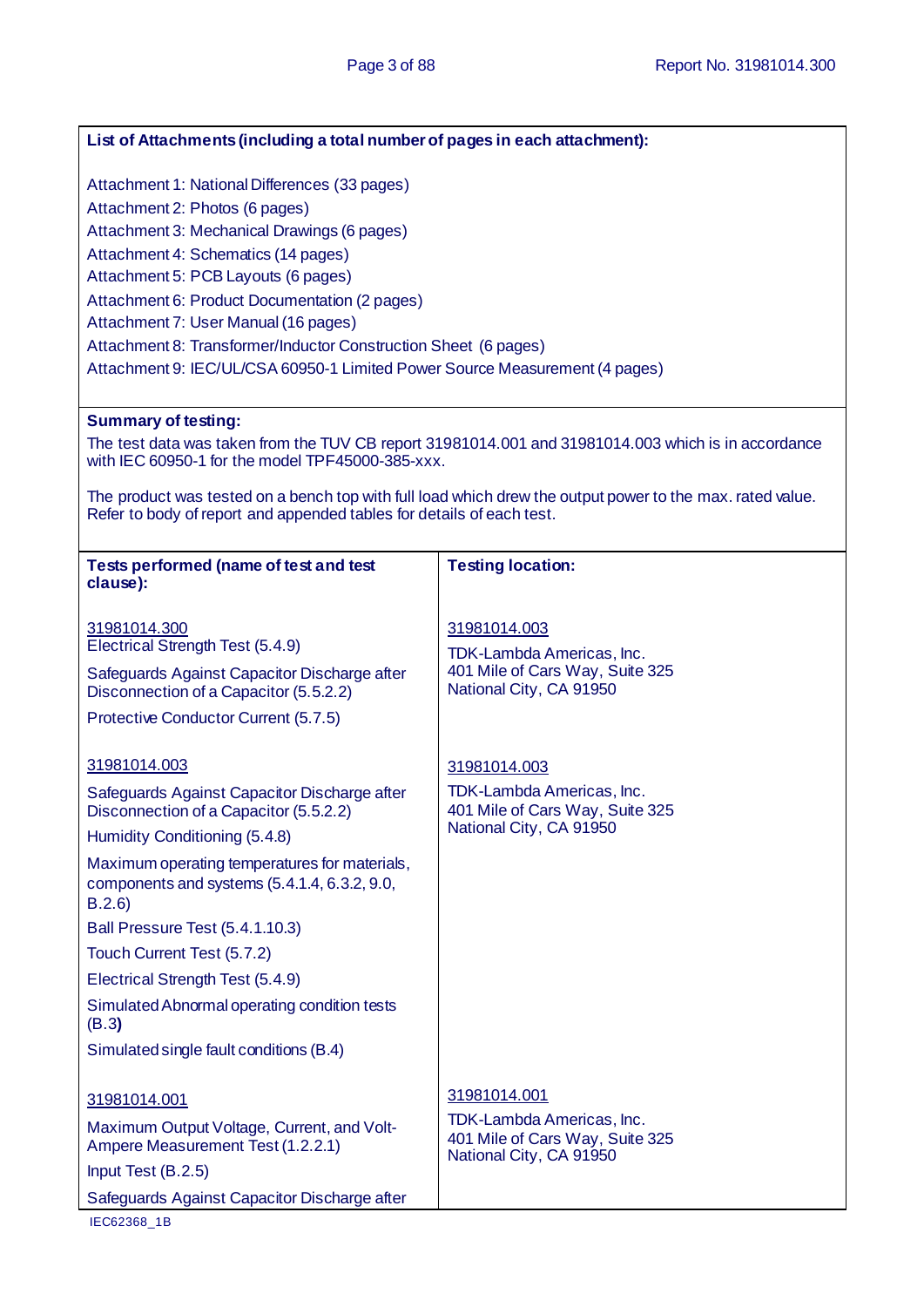| Disconnection of a Capacitor (5.5.2.2)                                                                                                                                                                                                     |  |  |  |
|--------------------------------------------------------------------------------------------------------------------------------------------------------------------------------------------------------------------------------------------|--|--|--|
| Resistance of the protective bonding system<br>(5.6.6)                                                                                                                                                                                     |  |  |  |
| Humidity Conditioning (5.4.8)                                                                                                                                                                                                              |  |  |  |
| Determination of working voltage (5.4.1.8)                                                                                                                                                                                                 |  |  |  |
| Maximum operating temperatures for materials,<br>components and systems (5.4.1.4, 6.3.2, 9.0,<br>B.2.6                                                                                                                                     |  |  |  |
| Ball Pressure Test (5.4.1.10.3)                                                                                                                                                                                                            |  |  |  |
| Touch Current Test (5.7.2)                                                                                                                                                                                                                 |  |  |  |
| Electrical Strength Test (5.4.9)                                                                                                                                                                                                           |  |  |  |
| Simulated single fault conditions (B.4)                                                                                                                                                                                                    |  |  |  |
| Simulated Abnormal operating condition tests<br>(B.3)                                                                                                                                                                                      |  |  |  |
| <b>Transformer Abnormal Operation (G.5)</b>                                                                                                                                                                                                |  |  |  |
| Power Supply Output Short-Circuit / Overload<br>Test (5.3.7)                                                                                                                                                                               |  |  |  |
| <b>Summary of compliance with National Differences:</b>                                                                                                                                                                                    |  |  |  |
| List of countries addressed                                                                                                                                                                                                                |  |  |  |
| EU Group Differences, EU Special National Conditions, CA, DK, US, AU, NZ, IT, JP<br>Explanation of used codes: CA = Canada, DK = Denmark, US = United States of America, AU = Australia,<br>$NZ$ = New Zealand, $IT$ = Italy, $JP$ = Japan |  |  |  |
| $\boxtimes$ The product fulfils the requirements of EN 62368-1:2014+A11:2017.                                                                                                                                                              |  |  |  |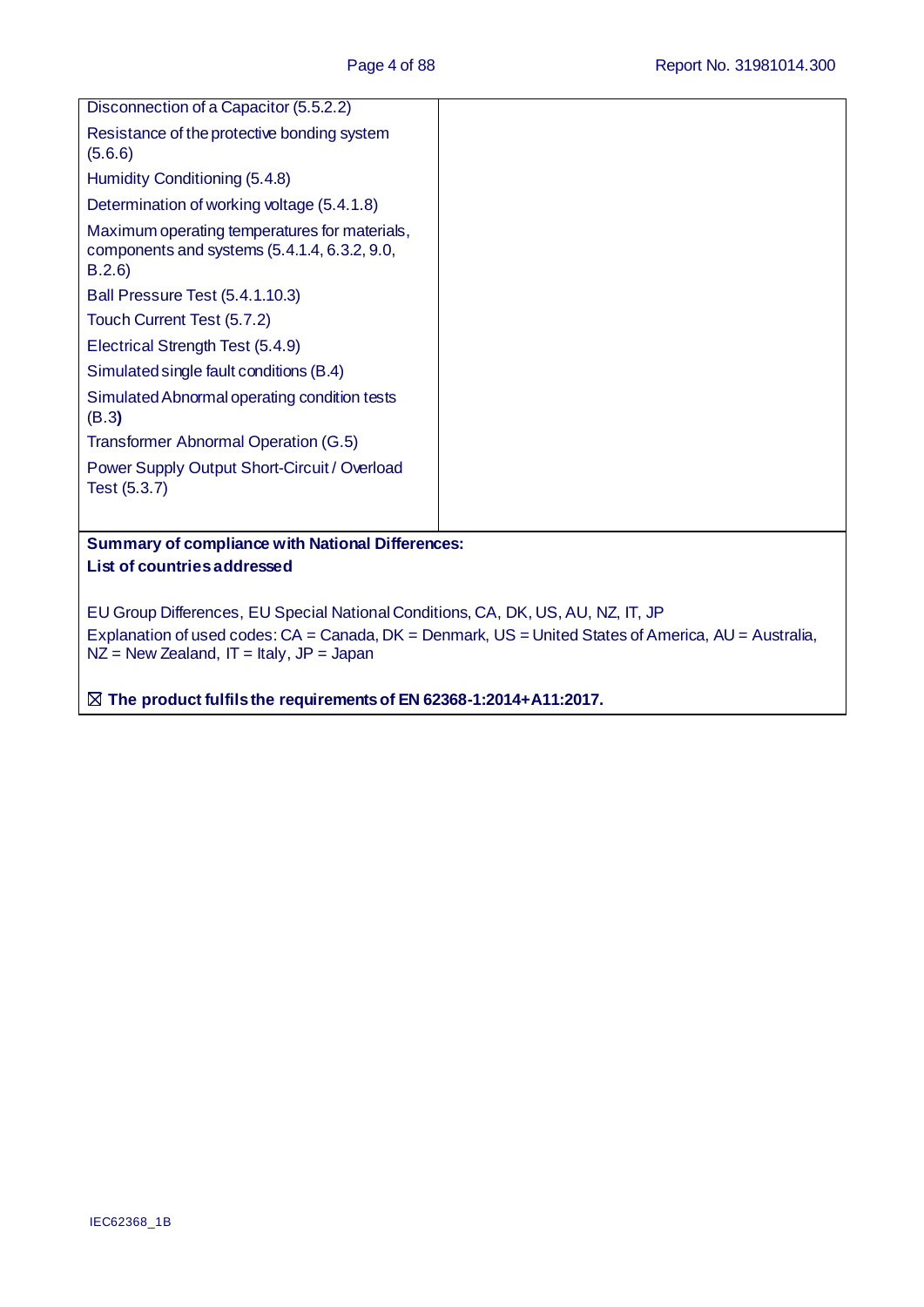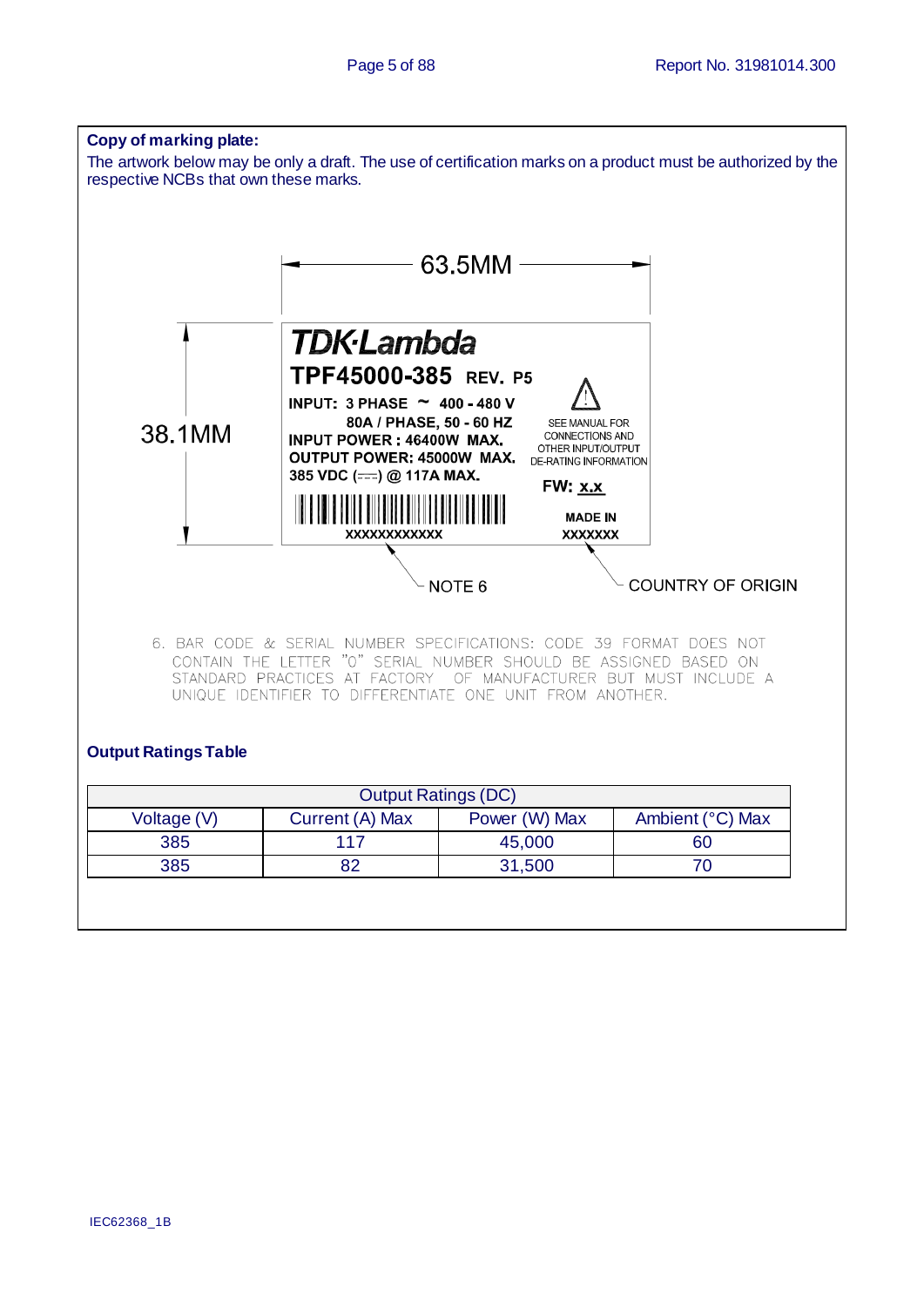| <b>TEST ITEM PARTICULARS:</b>                                                                   |                                                                                                                                                                                                                                                                                                                                                    |  |  |
|-------------------------------------------------------------------------------------------------|----------------------------------------------------------------------------------------------------------------------------------------------------------------------------------------------------------------------------------------------------------------------------------------------------------------------------------------------------|--|--|
|                                                                                                 | ⊠ Ordinary person<br>$\boxtimes$ Instructed person<br>⊠ Skilled person<br>$\Box$ Children likely to be present                                                                                                                                                                                                                                     |  |  |
|                                                                                                 | $\boxtimes$ AC Mains $\Box$ DC Mains<br>□ External Circuit - not Mains connected<br>$- \square$ ES1 $\square$ ES2 $\boxtimes$ ES3                                                                                                                                                                                                                  |  |  |
|                                                                                                 | ⊠ +10%/-10%<br>$\Box$ +20%/-15%<br>$\Box + \_\_\%$ /- $\_\%$<br>$\square$ None                                                                                                                                                                                                                                                                     |  |  |
|                                                                                                 | $\Box$ pluggable equipment type A -<br>$\Box$ non-detachable supply cord<br>$\Box$ appliance coupler<br>$\Box$ direct plug-in<br>$\Box$ mating connector<br>$\boxtimes$ pluggable equipment type B -<br>$\Box$ non-detachable supply cord<br>$\Box$ appliance coupler<br>$\Box$ permanent connection<br>$\boxtimes$ mating connector $\Box$ other: |  |  |
| Considered current rating of protective device as part<br>of building or equipment installation | Not relying on protective device as part of the building<br>installation, power supply has 90A circuit breakers for<br>overcurrent protection.<br>Installation location: $\boxtimes$ building; $\Box$ equipment                                                                                                                                    |  |  |
|                                                                                                 | $\Box$ movable<br>$\Box$ hand-held $\Box$ transportable<br>$\Box$ for building-in<br>$\boxtimes$ stationary<br>$\Box$ direct plug-<br>in $\Box$ rack-mounting $\Box$ wall-mounted                                                                                                                                                                  |  |  |
|                                                                                                 | <b>⊠ OVC II</b><br>$\Box$ OVC III<br>$\Box$ OVC IV<br>$\Box$ other: $\_\_$                                                                                                                                                                                                                                                                         |  |  |
|                                                                                                 | <b>⊠</b> Class I<br>$\Box$ Class III<br>$\Box$ Class II                                                                                                                                                                                                                                                                                            |  |  |
|                                                                                                 | $\Box$ restricted access location<br>$\boxtimes$ N/A<br>Operator Accessible.                                                                                                                                                                                                                                                                       |  |  |
|                                                                                                 | $\Box$ PD 1<br>PD <sub>3</sub><br>$\boxtimes$ PD 2<br>П                                                                                                                                                                                                                                                                                            |  |  |
| Manufacturer's specified maxium operating ambient:                                              | 60°C at max. 45,000W or 70°C at max. 31,500W                                                                                                                                                                                                                                                                                                       |  |  |
|                                                                                                 | $\boxtimes$ IPXO $\Box$ IP__                                                                                                                                                                                                                                                                                                                       |  |  |
| $\boxtimes$ TN $\Box$ TT<br>$\Box$ IT - $\_\_\_\_\_\_\_\_\_\_\$                                 |                                                                                                                                                                                                                                                                                                                                                    |  |  |
| Altitude during operation (m)                                                                   | 2000 m or less $\boxtimes$ 4000 m                                                                                                                                                                                                                                                                                                                  |  |  |
| Altitude of test laboratory (m)                                                                 | 2000 m or less $\boxtimes$ 20 m                                                                                                                                                                                                                                                                                                                    |  |  |
|                                                                                                 | $\boxtimes$ 25 kg                                                                                                                                                                                                                                                                                                                                  |  |  |
|                                                                                                 |                                                                                                                                                                                                                                                                                                                                                    |  |  |
| <b>POSSIBLE TEST CASE VERDICTS:</b>                                                             |                                                                                                                                                                                                                                                                                                                                                    |  |  |
| - test case does not apply to the test object                                                   | N/A                                                                                                                                                                                                                                                                                                                                                |  |  |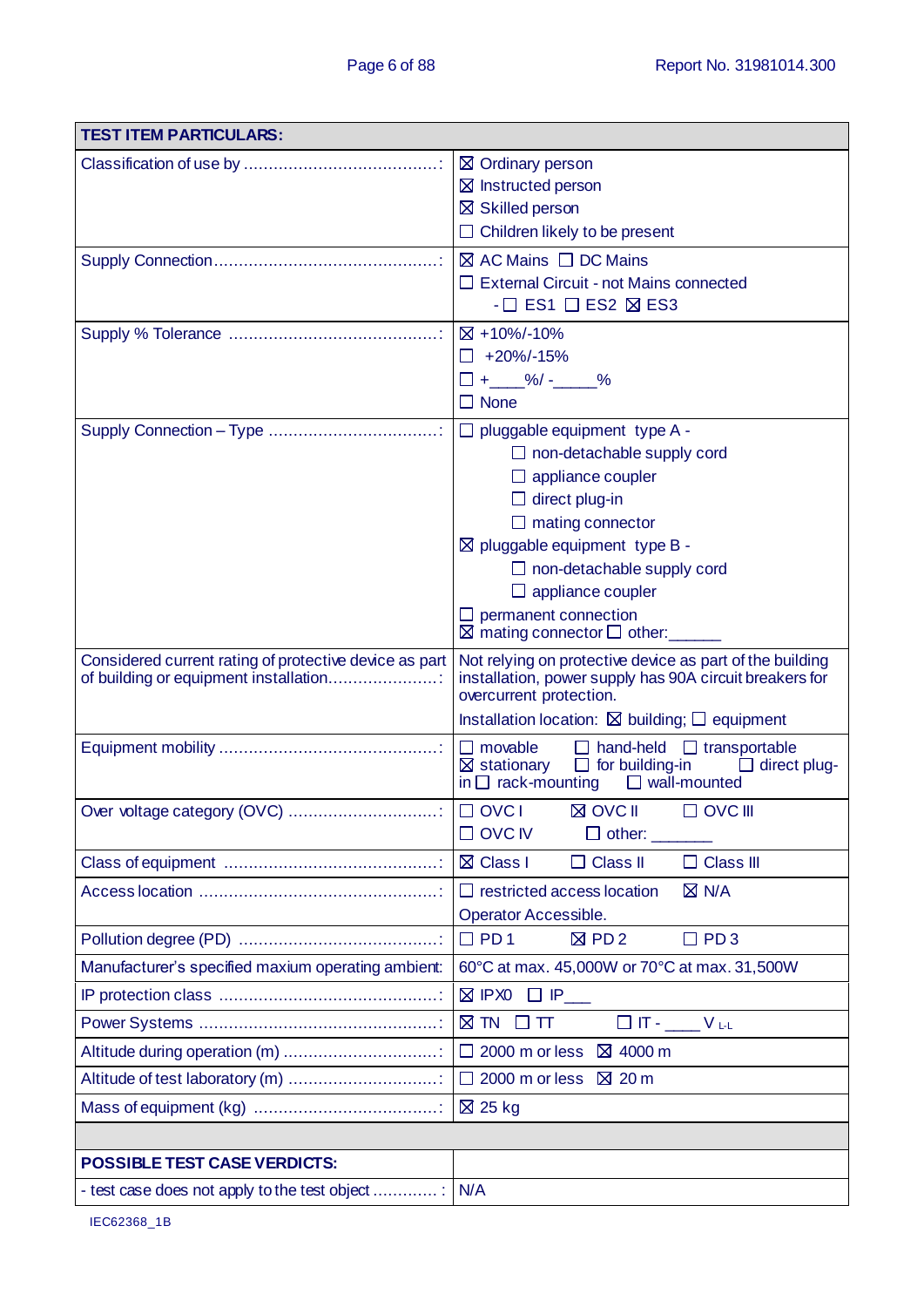|                                                                                                                                                                                                                                                                   | P (Pass)                                          |  |  |
|-------------------------------------------------------------------------------------------------------------------------------------------------------------------------------------------------------------------------------------------------------------------|---------------------------------------------------|--|--|
|                                                                                                                                                                                                                                                                   |                                                   |  |  |
| <b>TESTING:</b>                                                                                                                                                                                                                                                   |                                                   |  |  |
|                                                                                                                                                                                                                                                                   | 3/12/2020 (31981014.300)                          |  |  |
|                                                                                                                                                                                                                                                                   | 8/12/2019 (31981014.003)                          |  |  |
|                                                                                                                                                                                                                                                                   | 05/20/2018, 08/08/2018, 10/24/2018 (31981014.001) |  |  |
|                                                                                                                                                                                                                                                                   | 3/12/2020 (31981014.300)                          |  |  |
|                                                                                                                                                                                                                                                                   | 8/12/2019 (31981014.003)                          |  |  |
|                                                                                                                                                                                                                                                                   | 06/19/2018 - 11/14/2018 (31981014.001)            |  |  |
|                                                                                                                                                                                                                                                                   |                                                   |  |  |
| <b>GENERAL REMARKS:</b>                                                                                                                                                                                                                                           |                                                   |  |  |
| "(See appended table)" refers to a table appended to the report.<br>Throughout this report a $\square$ comma / $\square$ point is used as the decimal separator.                                                                                                  |                                                   |  |  |
| Manufacturer's Declaration per sub-clause 4.2.5 of IECEE 02:                                                                                                                                                                                                      |                                                   |  |  |
| The application for obtaining a CB Test Certificate<br>includes more than one factory location and a<br>declaration from the Manufacturer stating that the<br>sample(s) submitted for evaluation is (are)<br>representative of the products from each factory has | $\boxtimes$ Yes<br>$\Box$ Not applicable          |  |  |
| When differences exist; they shall be identified in the General product information section.                                                                                                                                                                      |                                                   |  |  |
| Name and address of factory (ies)                                                                                                                                                                                                                                 |                                                   |  |  |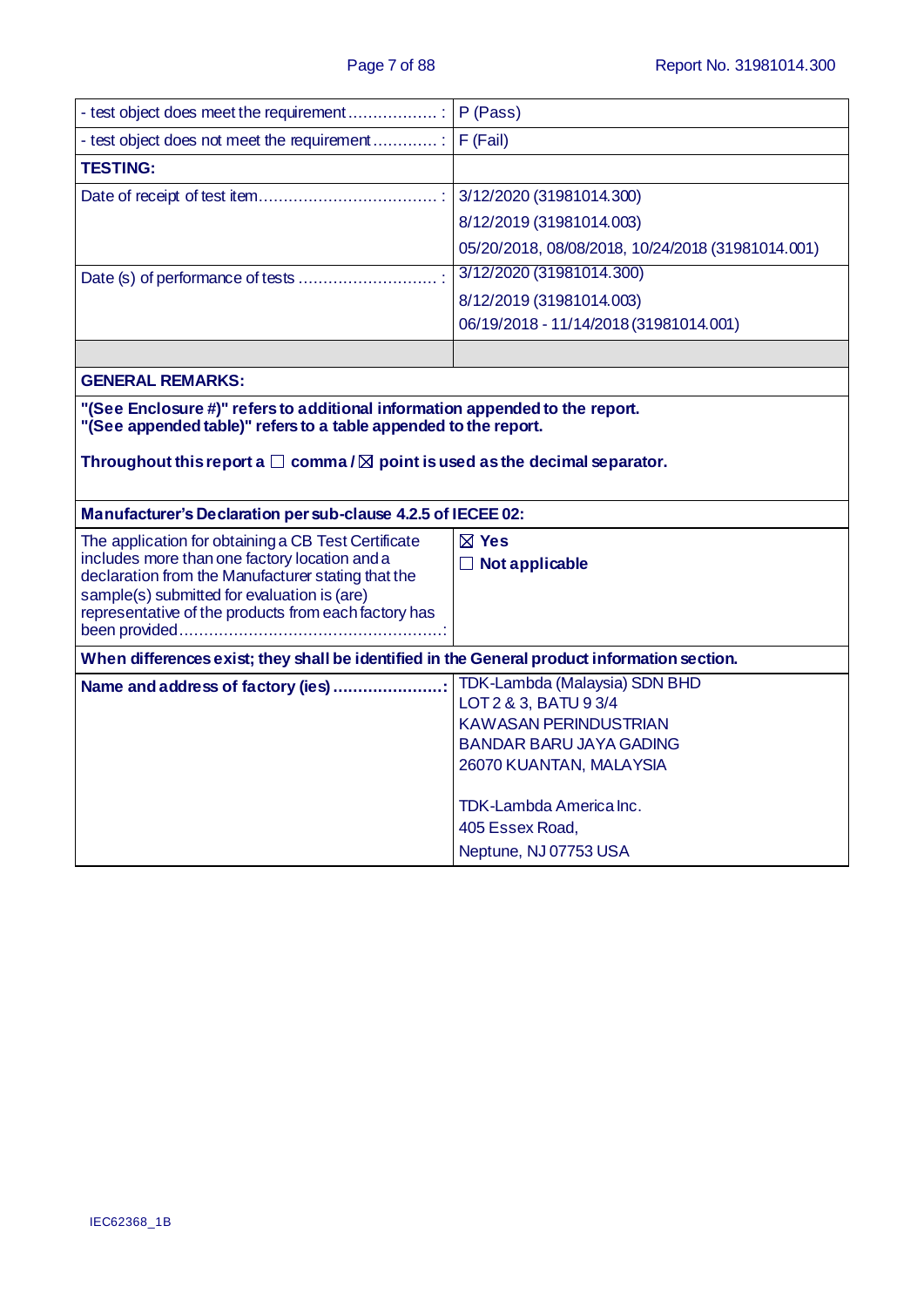### **GENERAL PRODUCT INFORMATION:**

## **Product Description:**

The TPF non-isolated series is a 45kW 3Phase input 385VDC industrial power supply for distributed architecture for the semiconductor test market.

Unit is Class I, evaluated for use in Installation Category II and Pollution Degree 2 environments. The units have Hazardous Energy Level output and intended application is to be determined in end installation access location. Units consist of a steel box-type frame enclosure and steel cover.

Input range = 400/440/480VAC, 50/60Hz (nominal) 3 phase delta or wye -40°C (start up) to +70°C operation 10 PSs in 2U 19" rack (not hot swap) 98% efficiency OVP (Over Voltage Protection), OCP (Over Current Protection), OTP (Over Temperature Protection)

I2C option (PMBus communication protocol compatible) ORing FET for redundancy

### **Output Ratings Table:**

| <b>Output Ratings (DC)</b>                                          |     |        |    |  |
|---------------------------------------------------------------------|-----|--------|----|--|
| Ambient (°C) Max<br>Power (W) Max<br>Current (A) Max<br>Voltage (V) |     |        |    |  |
| 385                                                                 | 117 | 45,000 | 60 |  |
| 82<br>385                                                           |     | 31,500 |    |  |

#### **History of CB report:**

31981014.300 - Original IEC/EN 62368-1 CB report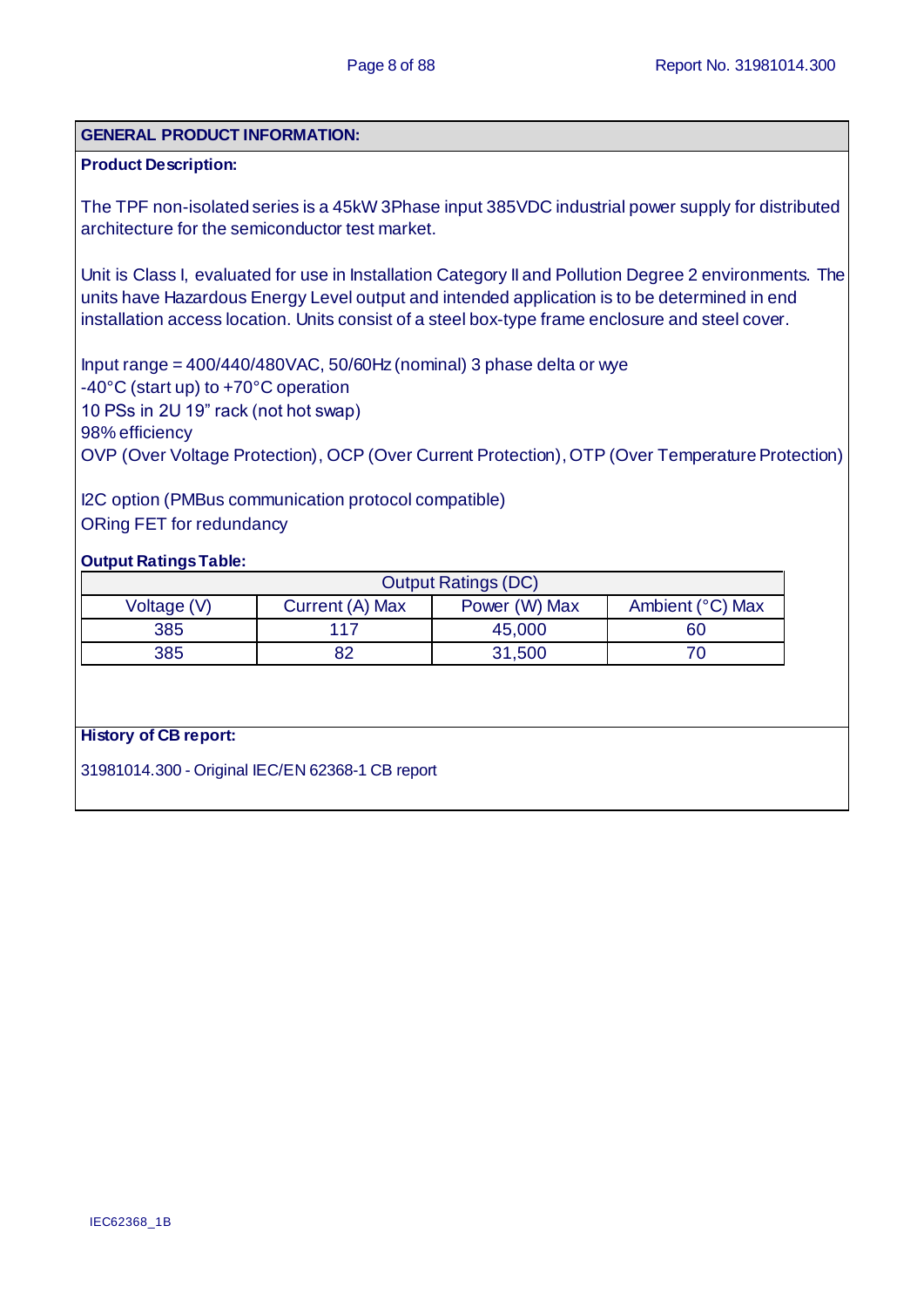| <b>ENERGY SOURCE IDENTIFICATION AND CLASSIFICATION TABLE:</b>                                                                                                                                                                                                                                                                                                                      |                                                 |  |  |
|------------------------------------------------------------------------------------------------------------------------------------------------------------------------------------------------------------------------------------------------------------------------------------------------------------------------------------------------------------------------------------|-------------------------------------------------|--|--|
| (Note 1: Identify the following six (6) energy source forms based on the origin of the energy.)<br>(Note 2: The identified classification e.g., ES2, TS1, should be with respect to its ability to cause pain or injury<br>on the body or its ability to ignite a combustible material. Any energy source can be declared Class 3 as a<br>worse case classification e.g. PS3, ES3. |                                                 |  |  |
| Electrically-caused injury (Clause 5):                                                                                                                                                                                                                                                                                                                                             |                                                 |  |  |
| (Note: Identify type of source, list sub-assembly or circuit designation and corresponding energy source<br>classification)<br>Example: +5 V dc input<br>ES <sub>1</sub>                                                                                                                                                                                                           |                                                 |  |  |
| <b>Source of electrical energy</b>                                                                                                                                                                                                                                                                                                                                                 | <b>Corresponding classification (ES)</b>        |  |  |
| <b>Primary circuit</b>                                                                                                                                                                                                                                                                                                                                                             | ES <sub>3</sub>                                 |  |  |
| <b>Output circuit</b>                                                                                                                                                                                                                                                                                                                                                              | ES <sub>3</sub>                                 |  |  |
| Electrically-caused fire (Clause 6):                                                                                                                                                                                                                                                                                                                                               |                                                 |  |  |
| (Note: List sub-assembly or circuit designation and corresponding energy source classification)<br>Example: Battery pack (maximum 85 watts):                                                                                                                                                                                                                                       | PS <sub>2</sub>                                 |  |  |
| <b>Source of power or PIS</b>                                                                                                                                                                                                                                                                                                                                                      | <b>Corresponding classification (PS)</b>        |  |  |
| <b>Power Supply Primary circuit</b>                                                                                                                                                                                                                                                                                                                                                | PS <sub>3</sub>                                 |  |  |
| <b>Power Supply Output circuit</b>                                                                                                                                                                                                                                                                                                                                                 | PS <sub>3</sub>                                 |  |  |
| Injury caused by hazardous substances (Clause 7)<br>(Note: Specify hazardous chemicals, whether produces ozone or other chemical construction not addressed as<br>part of the component evaluation.)<br>Example: Liquid in filled component<br>Glycol                                                                                                                              |                                                 |  |  |
| <b>Source of hazardous substances</b>                                                                                                                                                                                                                                                                                                                                              | <b>Corresponding chemical</b>                   |  |  |
| No hazardous substances present in the product.                                                                                                                                                                                                                                                                                                                                    | N/A                                             |  |  |
|                                                                                                                                                                                                                                                                                                                                                                                    |                                                 |  |  |
| <b>Mechanically-caused injury (Clause 8)</b><br>(Note: List moving part(s), fan, special installations, etc. & corresponding MS classification based on Table 35.)<br>Example: Wall mount unit                                                                                                                                                                                     | MS <sub>2</sub>                                 |  |  |
| Source of kinetic/mechanical energy                                                                                                                                                                                                                                                                                                                                                | <b>Corresponding classification (MS)</b>        |  |  |
| <b>Equipment Weight/Mass</b>                                                                                                                                                                                                                                                                                                                                                       | MS3                                             |  |  |
| <b>Sharp Edges</b>                                                                                                                                                                                                                                                                                                                                                                 | MS <sub>1</sub>                                 |  |  |
| Thermal burn injury (Clause 9)<br>(Note: Identify the surface or support, and corresponding energy source classification based on type of part,<br>location, operating temperature and contact time in Table 38.)<br>Example: Hand-held scanner - thermoplastic enclosure<br>TS <sub>1</sub>                                                                                       |                                                 |  |  |
| <b>Source of thermal energy</b>                                                                                                                                                                                                                                                                                                                                                    | <b>Corresponding classification (TS)</b>        |  |  |
| <b>Power Supply Enclosure</b>                                                                                                                                                                                                                                                                                                                                                      | TS <sub>1</sub>                                 |  |  |
|                                                                                                                                                                                                                                                                                                                                                                                    |                                                 |  |  |
| <b>Radiation (Clause 10)</b><br>(Note: List the types of radiation present in the product and the corresponding energy source classification.)                                                                                                                                                                                                                                     |                                                 |  |  |
| Example: DVD - Class 1 Laser Product<br>RS <sub>1</sub>                                                                                                                                                                                                                                                                                                                            |                                                 |  |  |
|                                                                                                                                                                                                                                                                                                                                                                                    |                                                 |  |  |
| <b>Type of radiation</b><br>No ionizing radiation produced in the product.                                                                                                                                                                                                                                                                                                         | <b>Corresponding classification (RS)</b><br>N/A |  |  |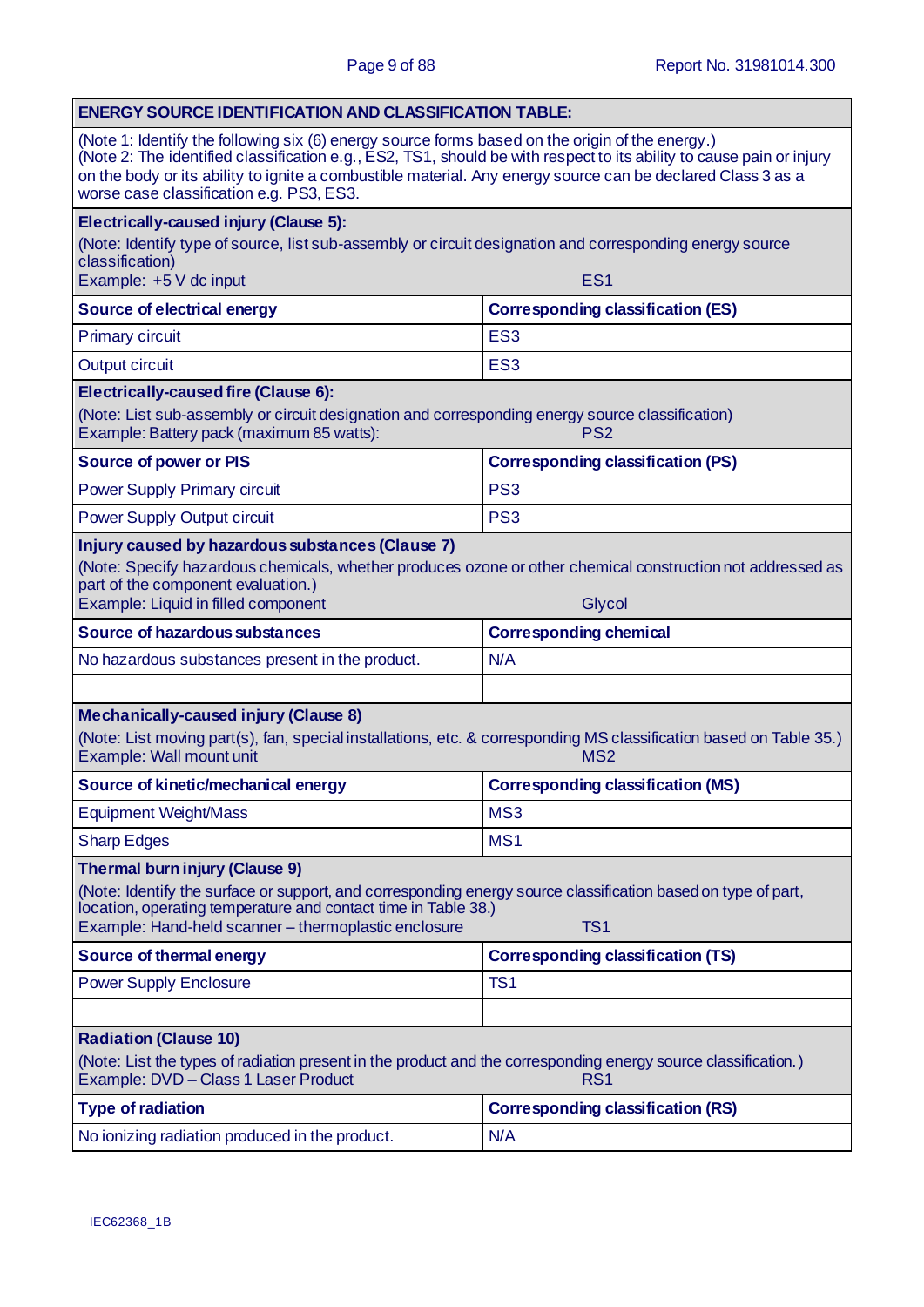